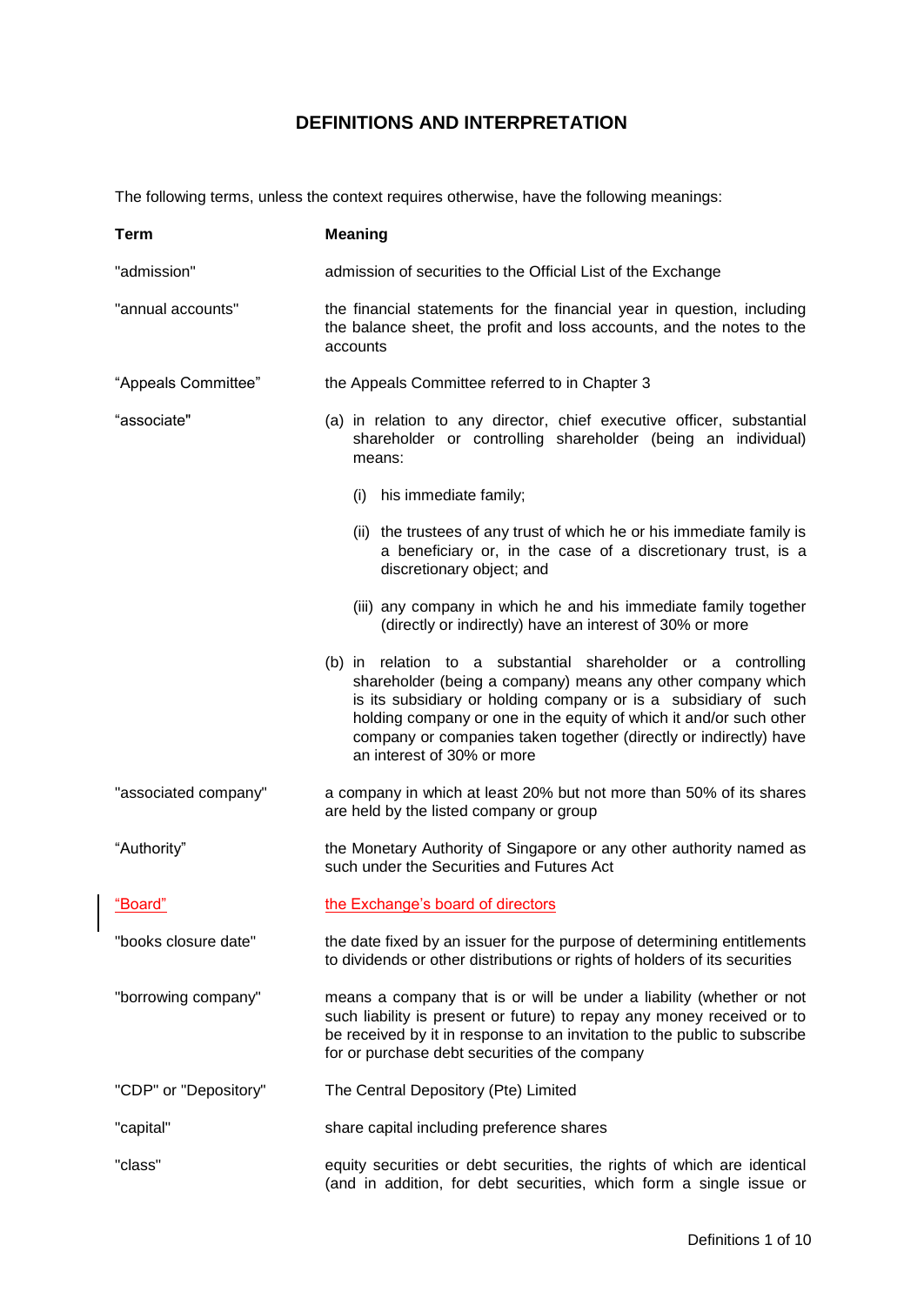series). For this purpose a temporary difference, such as for the next dividend payment, is ignored

- "chief executive officer" the most senior executive officer who is responsible under the immediate authority of the board of directors for the conduct of the business of the issuer
- "circular" a document issued to holders of listed securities in connection with seeking the holders' approval, excluding notices of meeting, annual reports and accounts, interim accounts and proxy forms
- "Code" the Code of Corporate Governance issued by the Committee on Corporate Governance on 4 April 2001, as from time to time amended, modified or supplemented
- "Companies Act" the Companies Act (Chapter 50) of Singapore and any statutory modification or re-enactment thereof
- "company warrants" equity securities carrying rights to subscribe for or purchase shares from the issuer
- "conflicts of interest" situations as described in Rule 417 of this Manual
- "connected persons" in relation to a company means a director, chief executive officer or substantial shareholder or controlling shareholder of the company or any of its subsidiaries or an associate of any of them
- "continuing activities" the activities set out in Rule 226 which are undertaken by a sponsor in advising an issuer on compliance with the continuing obligations under the Rules
- "continuing sponsor" a sponsor who is authorised by the Exchange to conduct continuing activities
- "control" the capacity to dominate decision-making, directly or indirectly, in relation to the financial and operating policies of a company
- "controlling interest" the interest of the controlling shareholder(s)
- "controlling shareholder" a person who:
	- (a) holds directly or indirectly 15% or more of the nominal amount of all voting shares in the company. The Exchange may determine that a person who satisfies this paragraph is not a controlling shareholder; or
	- (b) in fact exercises control over a company
- "convertible debt securities" debt securities convertible into or exchangeable for equity securities, and debt securities with non-detachable options, warrants or similar rights to subscribe for or purchase equity securities attached
- "convertible equity securities" units of shares including, but not limited to, options, warrants, or other transferable rights to subscribe for or purchase shares
- "convertible securities" convertible equity securities or convertible debt securities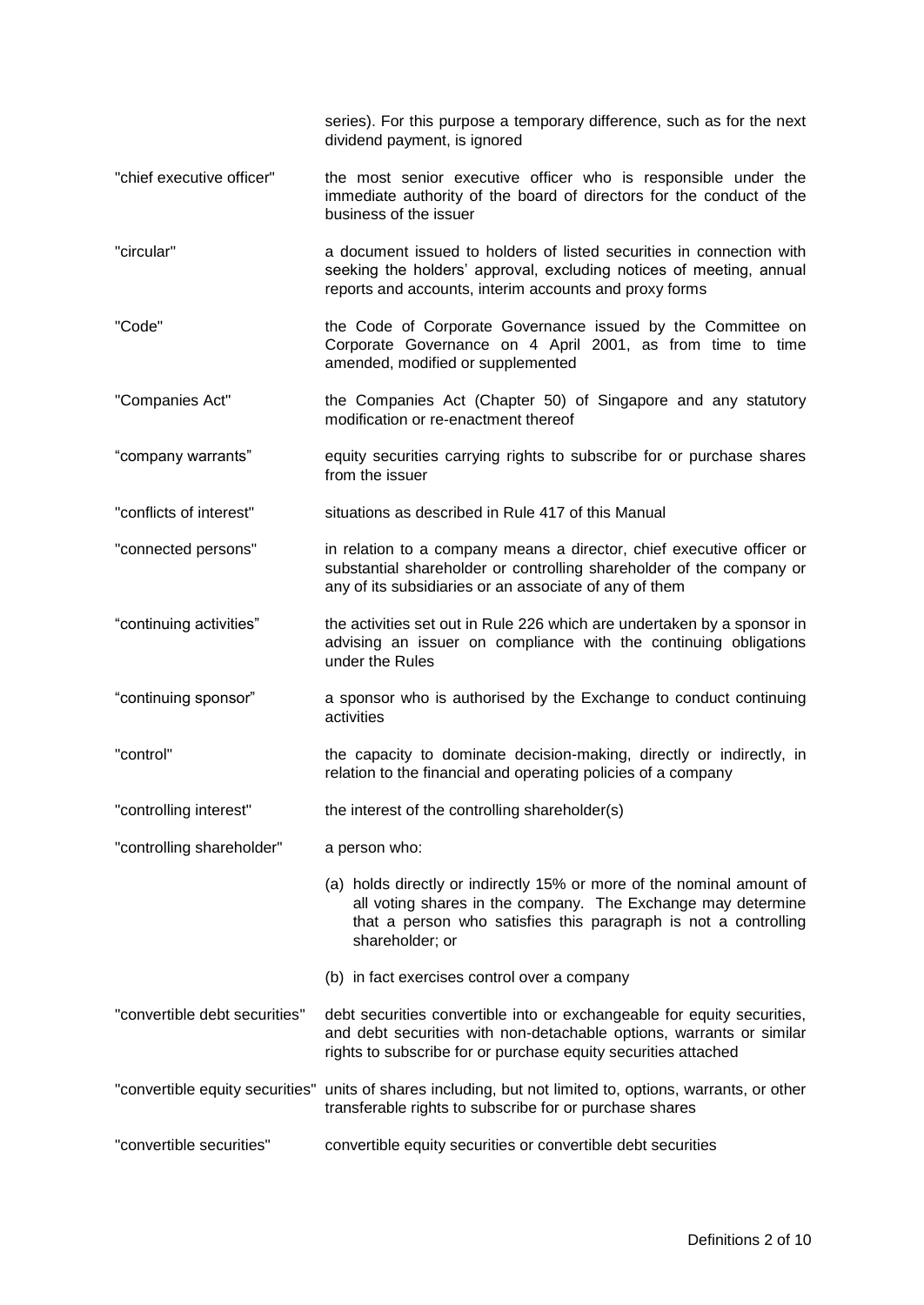"corporate finance advisory work" providing advice:

|                          | (a) to any person concerning compliance with laws or regulatory<br>requirements (including the listing rules of the Exchange) relating<br>to the raising of funds; or                                                                                                                                                                                                                                                                                                                                |
|--------------------------|------------------------------------------------------------------------------------------------------------------------------------------------------------------------------------------------------------------------------------------------------------------------------------------------------------------------------------------------------------------------------------------------------------------------------------------------------------------------------------------------------|
|                          | (b) to a person making an offer to:                                                                                                                                                                                                                                                                                                                                                                                                                                                                  |
|                          | (i) subscribe for or purchase securities; or                                                                                                                                                                                                                                                                                                                                                                                                                                                         |
|                          | (ii) to sell or dispose of securities                                                                                                                                                                                                                                                                                                                                                                                                                                                                |
|                          | concerning that offer; or                                                                                                                                                                                                                                                                                                                                                                                                                                                                            |
|                          | (c) concerning the arrangement, reconstruction or takeover of a<br>corporation or any of its assets or liabilities; or                                                                                                                                                                                                                                                                                                                                                                               |
|                          | (d) concerning the takeover of a business trust or any of its assets or<br>liabilities held by the trustee manager on behalf of the business<br>trust                                                                                                                                                                                                                                                                                                                                                |
| "debt securities"        | debentures, units of debentures, and securities (other than equity<br>securities) classified by the Exchange as debt securities                                                                                                                                                                                                                                                                                                                                                                      |
| "Disciplinary Committee" | the Disciplinary Committee referred to in Chapter 3                                                                                                                                                                                                                                                                                                                                                                                                                                                  |
| "equity securities"      | shares (including preference shares) and convertible equity securities,<br>and securities (other than debt securities) classified by the Exchange<br>as equity securities                                                                                                                                                                                                                                                                                                                            |
| "executive officers"     | the management team (excluding directors) of an issuer, including its<br>chief executive officer, chief financial officer, chief operating officer<br>and any other individual, regardless of title, who (a) performs or has<br>the capacity to perform any function or responsibility equivalent to that<br>of the foregoing persons or (b) is responsible for ensuring that the<br>issuer complies with its obligations under the Rulesthe management<br>team of a company excluding its directors |
| "existing issuer"        | an issuer on the SGX Sesdaq market at the date of the introduction of<br>the Rules                                                                                                                                                                                                                                                                                                                                                                                                                   |
| "financial year"         | in relation to any company, means the period in respect of which any<br>profit and loss accounts of the corporation laid before it in general<br>meeting is made up, whether that period is a year or not                                                                                                                                                                                                                                                                                            |
| "foreign issuer"         | an issuer incorporated or otherwise established outside Singapore                                                                                                                                                                                                                                                                                                                                                                                                                                    |
| "Former Sesdaq Rules"    | the Main Board Listing Rules applicable to Sesdaq companies<br>immediately before the introduction of the Catalist Rules, as amended<br>from time to time                                                                                                                                                                                                                                                                                                                                            |
| "full sponsor"           | a sponsor who is authorised by the Exchange to conduct introducing<br>activities, whether or not it also conducts continuing activities. This<br>includes a financial adviser advising on introducing activities.                                                                                                                                                                                                                                                                                    |
| "group"                  | unless specifically defined elsewhere, the issuer and its subsidiaries,                                                                                                                                                                                                                                                                                                                                                                                                                              |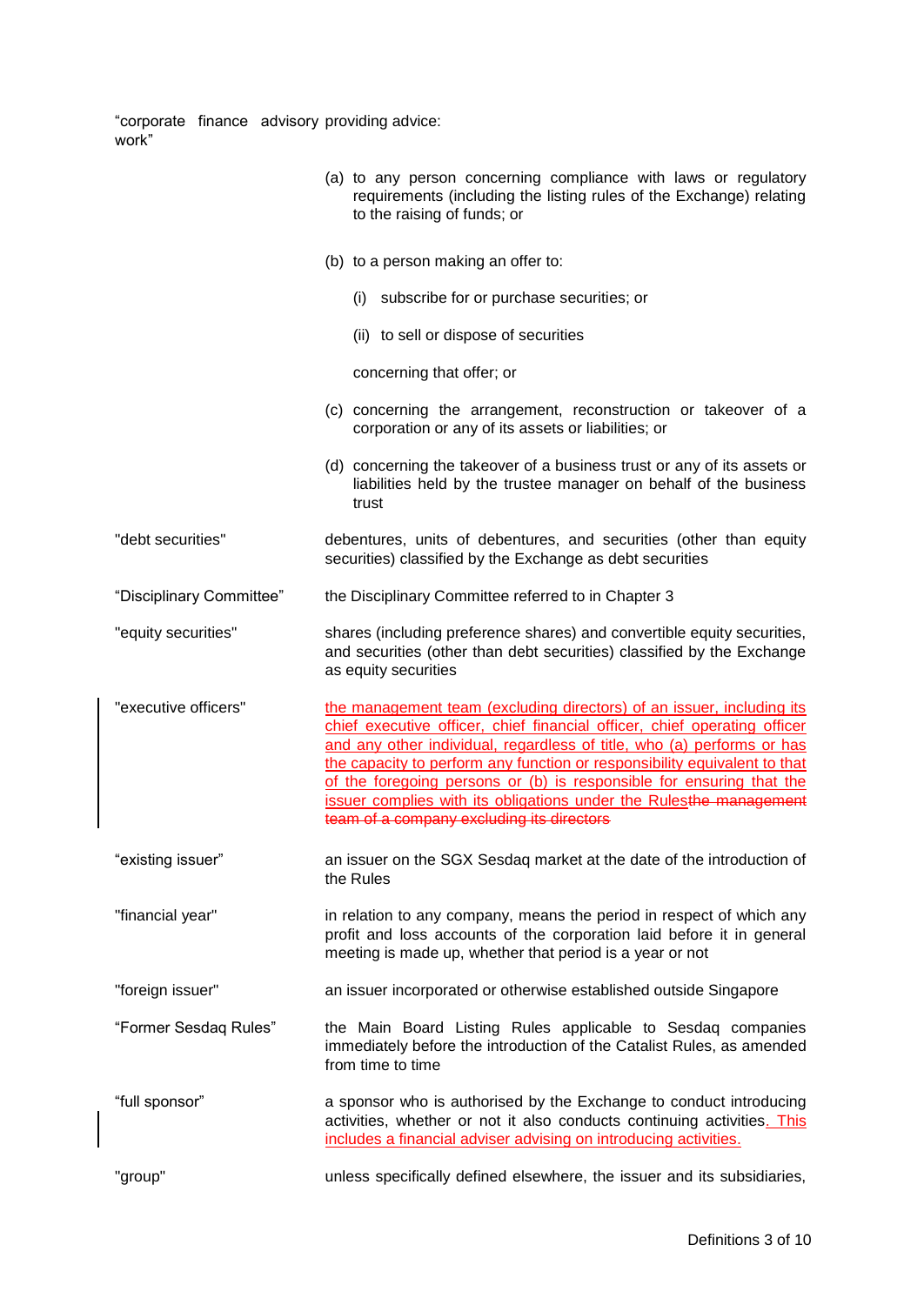|                                   | if any (and the guarantor company, if any)                                                                                                                                                                                                                                                                     |
|-----------------------------------|----------------------------------------------------------------------------------------------------------------------------------------------------------------------------------------------------------------------------------------------------------------------------------------------------------------|
| "guarantor company"               | in relation to a borrowing company, means a company that has<br>guaranteed or has agreed to guarantee the repayment of any money<br>received or to be received by the borrowing company in response to<br>an invitation to the public to subscribe for or purchase debt securities<br>of the borrowing company |
| "immediate family"                | in relation to a person, means the person's spouse, child, adopted<br>child, step-child, sibling and parent                                                                                                                                                                                                    |
| "introducing activities"          | the activities set out in Rule 225 undertaken by a sponsor in preparing<br>a listing applicant for admission or advising an issuer in a very<br>substantial acquisition or reverse takeover                                                                                                                    |
| "listed"                          | admitted to the Official List of the Exchange and not removed                                                                                                                                                                                                                                                  |
| "listing applicant" or "issuer"   | a company or other legal person or undertaking, some or all of whose<br>securities are the subject of an application for listing, or have been<br>admitted to listing, on Catalist                                                                                                                             |
| "listing confirmation"            | the listing confirmation set out in Appendix 4B                                                                                                                                                                                                                                                                |
| "Listing Manual"                  | the provisions of Sections A and B of this Manual (excluding the Best<br>Practices Guide, the Code and the Practice Notes) as from time to<br>time amended, modified or supplemented                                                                                                                           |
| "Main Board Listing Rules"        | the SGX-ST listing rules for the SGX Main Board                                                                                                                                                                                                                                                                |
| "managerial position"             | means a position equivalent to, or more senior than, the head of a<br>department or division (whether organized by function, product or<br>territory)                                                                                                                                                          |
| "market"                          | refers to a market as contemplated under the SFA that is operated by<br>the Exchange                                                                                                                                                                                                                           |
| "market day"                      | a day on which the Exchange is open for securities trading                                                                                                                                                                                                                                                     |
| "member company"                  | an entity that has been approved as a Clearing Member Company or<br>a Non-Clearing Member Company of SGX-ST in accordance with the<br>rules of SGX-ST, as in effect from time to time                                                                                                                          |
| "mineral, oil and gas<br>company" | a company whose principal activities consist of exploration for or<br>extraction of minerals, oil or gas. This excludes companies that purely<br>provide services or equipment to other companies engaged in such<br>activities.                                                                               |
| "OFR Guide"                       | Guide for the operating and financial review issued by the Council on<br>Corporate Disclosure and Governance                                                                                                                                                                                                   |
| "offer document"                  | the document referred to in Rule 407                                                                                                                                                                                                                                                                           |
| offer information statement       | an offer information statement as defined in Rule 865 (where lodged<br>with the Exchange), or as defined in the SFA (where lodged with the<br>Authority)                                                                                                                                                       |
| "Official List"                   | the list of issuers maintained by the Exchange in relation to Catalist                                                                                                                                                                                                                                         |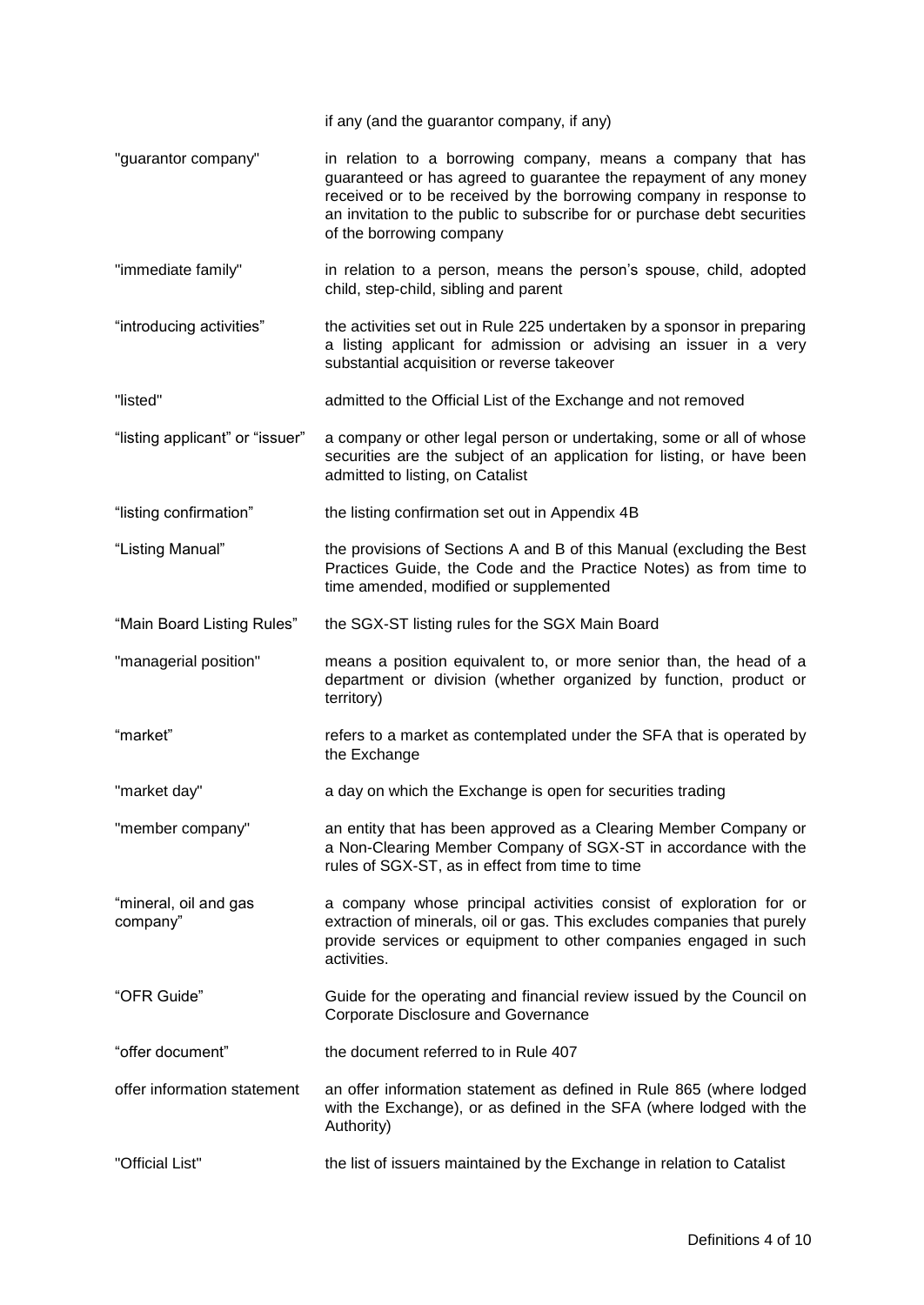| "poll"                       | method of voting under which shareholders are given one vote for<br>each share held                                                                                                                                                                                                                                                                                                                                                      |
|------------------------------|------------------------------------------------------------------------------------------------------------------------------------------------------------------------------------------------------------------------------------------------------------------------------------------------------------------------------------------------------------------------------------------------------------------------------------------|
| "Practice Notes"             | the practice notes issued by the Exchange from time to time under<br>and pursuant to Rule 108, as may be amended, modified or<br>supplemented from time to time                                                                                                                                                                                                                                                                          |
| "preliminary offer document" | an offer document that does not contain the information set out in the<br>Schedule,<br><b>Securities</b><br>Second<br>and<br><b>Futures</b><br>(Offers<br>0f<br>Investments)(Shares and Debentures) Regulations 2005                                                                                                                                                                                                                     |
| "principal subsidiary"       | a subsidiary whose latest audited consolidated pre-tax profits<br>(excluding the minority interest relating to that subsidiary) as<br>compared with the latest audited consolidated pre-tax profits of the<br>group (excluding the minority interest relating to that subsidiary)<br>accounts for 20% or more of such pre-tax profits of the group. In<br>determining profits, exceptional and extraordinary items are to be<br>excluded |
| "prominently"                | in print, no smaller than the main text of the document, and positioned<br>on the front cover                                                                                                                                                                                                                                                                                                                                            |
| "promoters"                  | (a) controlling shareholders and their associates; and                                                                                                                                                                                                                                                                                                                                                                                   |
|                              | (b) executive directors with an interest in 5% or more of the issued<br>share capital at the time of listing.                                                                                                                                                                                                                                                                                                                            |
| "public"                     | persons other than:                                                                                                                                                                                                                                                                                                                                                                                                                      |
|                              | (a) directors, chief executive officer, substantial shareholders, or<br>controlling shareholders of the issuer or its subsidiary companies;<br>and                                                                                                                                                                                                                                                                                       |
|                              | (b) associates of the persons in paragraph (a).                                                                                                                                                                                                                                                                                                                                                                                          |
| "qualified person"           | a person who has the appropriate experience in the type of activity<br>undertaken or to be undertaken by a mineral, oil and gas company,<br>meeting the following minimum requirements:                                                                                                                                                                                                                                                  |
|                              | (a) is professionally qualified and a member or licensee in good<br>standing of a relevant Recognized Professional Association;                                                                                                                                                                                                                                                                                                          |
|                              | (b) has at least five years' relevant professional experience in the<br>estimation, assessment and evaluation of:                                                                                                                                                                                                                                                                                                                        |
|                              | the mineral or minerals, oil or gas that is under consideration;<br>(i)<br>and                                                                                                                                                                                                                                                                                                                                                           |
|                              | (ii) the activity which the issuer is undertaking; and                                                                                                                                                                                                                                                                                                                                                                                   |
|                              | (c) has not been found to be in breach of any relevant rule or law and<br>is not:                                                                                                                                                                                                                                                                                                                                                        |
|                              | denied or disqualified from membership of;<br>(i)                                                                                                                                                                                                                                                                                                                                                                                        |
|                              | (ii) subject to any sanction imposed;                                                                                                                                                                                                                                                                                                                                                                                                    |
|                              | (iii) the subject of any disciplinary proceedings; or                                                                                                                                                                                                                                                                                                                                                                                    |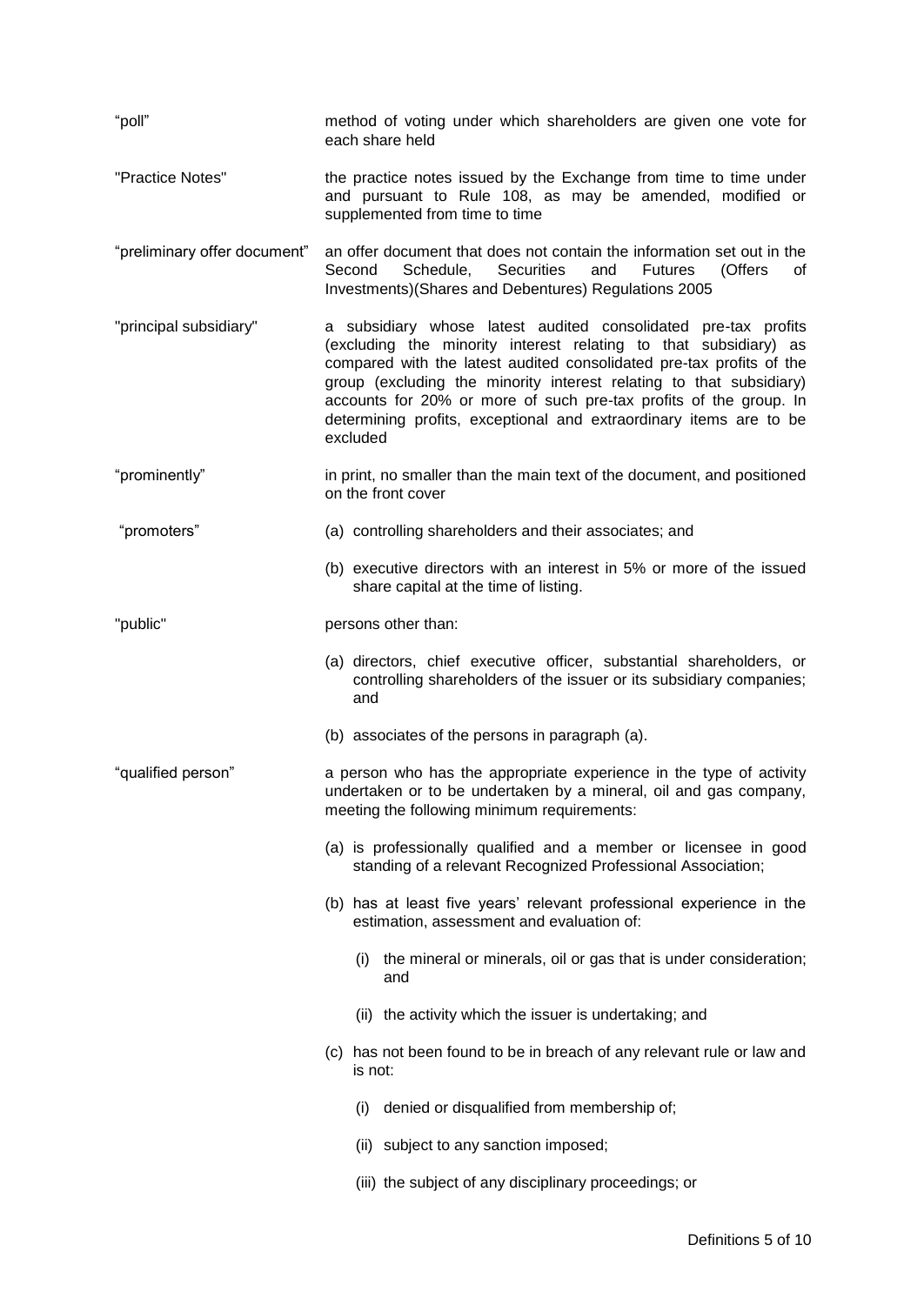|                             | (iv) the subject of any investigation which might lead to<br>disciplinary action,                                                                                                                                                                                                                                                                                                                                                                                                 |
|-----------------------------|-----------------------------------------------------------------------------------------------------------------------------------------------------------------------------------------------------------------------------------------------------------------------------------------------------------------------------------------------------------------------------------------------------------------------------------------------------------------------------------|
|                             | by any relevant regulatory authority or professional association.                                                                                                                                                                                                                                                                                                                                                                                                                 |
| "Recognised<br>Association" | Professional a self-regulatory organisation of professionals in the mineral, oil or<br>gas industries which:                                                                                                                                                                                                                                                                                                                                                                      |
|                             | (a) admits members on the basis of academic qualifications and<br>experience;                                                                                                                                                                                                                                                                                                                                                                                                     |
|                             | (b) requires compliance with organisation's professional standards of<br>competence and ethics established, and                                                                                                                                                                                                                                                                                                                                                                   |
|                             | (c) has disciplinary powers to suspend or expel a member.                                                                                                                                                                                                                                                                                                                                                                                                                         |
| "reserve"                   | the following meanings, or their equivalent under the relevant<br>Standard used:                                                                                                                                                                                                                                                                                                                                                                                                  |
|                             | (a) with regard to minerals, the economically mineable part of a<br>resource. It includes diluting materials and allowances for losses<br>which may occur when the material is mined. Appropriate<br>assessments and studies have been carried out, and include<br>consideration of and modification by realistically assumed mining,<br>metallurgical, economic, marketing, legal, environmental, social<br>and governmental factors. Reserves can be further categorised<br>as: |
|                             | (i) "Proved Reserve" is the economically mineable part of a<br>Measured Resource. Assessments and studies carried out<br>demonstrate at the time of reporting that extraction is<br>justified; and                                                                                                                                                                                                                                                                                |
|                             | (ii) "Probable Reserve" is the economically mineable part of an<br>Indicated, and in some circumstances, a Measured<br>Resource. Assessments and studies carried out demonstrate<br>at the time of reporting that extraction can reasonably be<br>justified;                                                                                                                                                                                                                      |
|                             | (b) with regard to oil and gas, those quantities of petroleum<br>anticipated to be commercially recoverable by application of<br>development projects to known accumulations from a given date<br>forward under defined conditions. Reserves can be further<br>categorised as:                                                                                                                                                                                                    |
|                             | (i) "Proved Reserve" is the quantity of petroleum, which by<br>analysis of geoscience and engineering data, can be<br>estimated with reasonable certainty to be commercially<br>recoverable, from a given date forward, from known<br>reservoirs and under defined economic conditions, operating<br>methods and government regulations;                                                                                                                                          |
|                             | (ii) "Probable Reserve" is the additional reserve which analysis<br>of geoscience and engineering data indicate are less likely to<br>be recovered than a Proved Reserve but more certain to be                                                                                                                                                                                                                                                                                   |

recovered than a Possible Reserve; and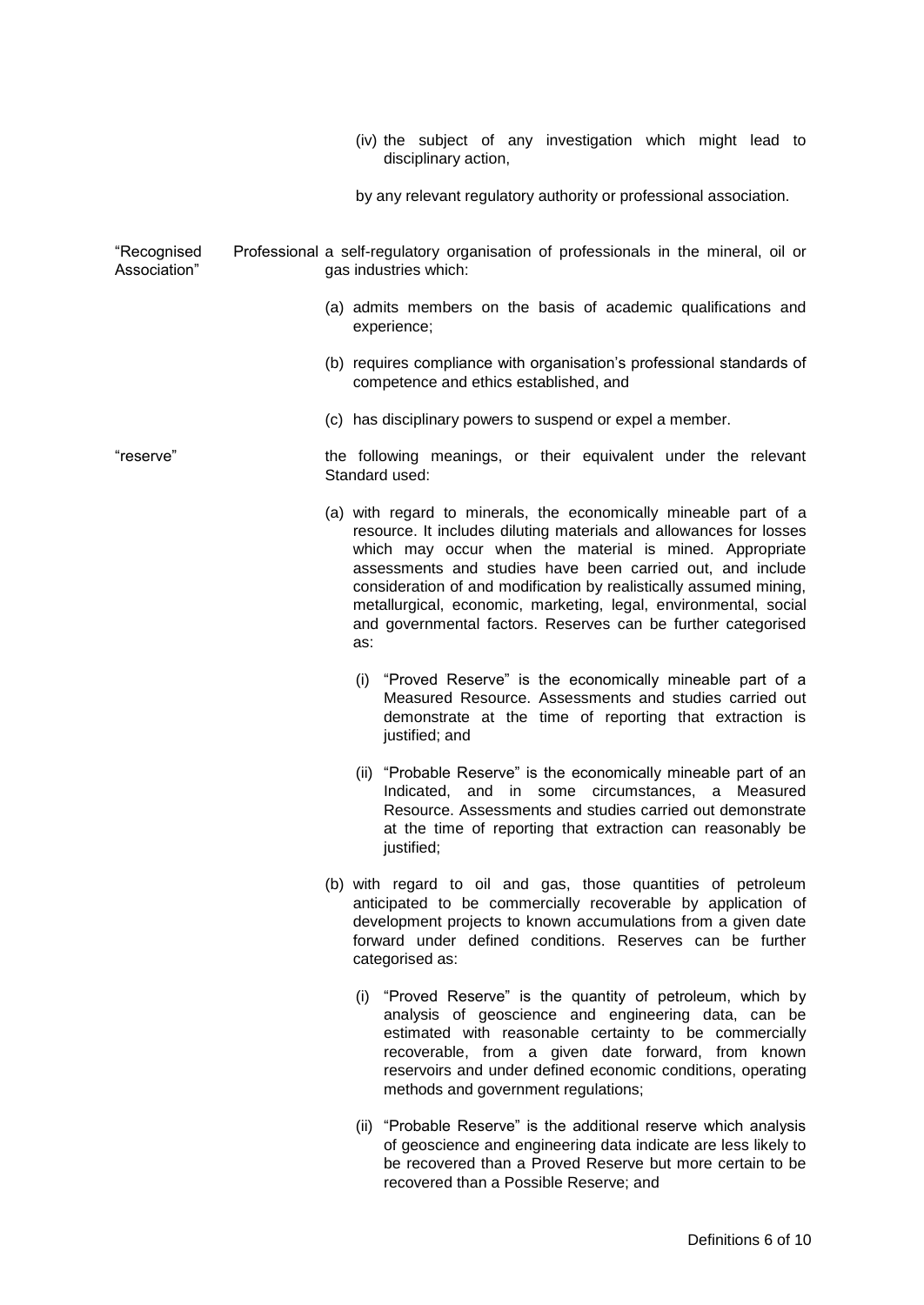(iii) "Possible Reserve" is the additional reserve which analysis of geoscience and engineering data indicate are less likely to be recoverable than a Probable Reserve.

"resource" the following meanings, or their equivalent under the relevant Standard used:

- (a) with regard to minerals, a concentration or occurrence of material of intrinsic economic interest in or on the earth's crust in such form, quality and quantity that there are reasonable prospects for economic extraction. The location, quantity, grade, geological characteristics and continuity of a resource are known, estimated or interpreted from specific geological evidence and knowledge. Resources are sub-divided, in order of decreasing geological confidence, into:
	- (i) "Measured Resource" is that part of a resource for which tonnage, densities, shape, physical characteristics, grade and mineral content can be estimated with a high level of confidence. It is based on detailed and reliable exploration, sampling and testing information gathered through appropriate techniques from locations such as outcrops, trenches, pits, workings and drill holes. The locations are spaced closely enough to confirm geological and grade continuity;
	- (ii) "Indicated Resource" is that part of a resource for which tonnage, densities, shape, physical characteristics, grade and mineral content can be estimated with a reasonable level of confidence. It is based on exploration, sampling and testing information gathered through appropriate techniques from locations such as outcrops, trenches, pits, workings and drill holes. The locations are too widely or inappropriately spaced to confirm geological and/or grade continuity but are spaced closely enough for continuity to be assumed; and
	- (iii) "Inferred Resource" is that part of a resource for which tonnage, grade and mineral content can be estimated with a low level of confidence. It is inferred from geological evidence and assumed but not verified geological and/or grade continuity. It is based on information gathered through appropriate techniques from locations such as outcrops, trenches, pits, workings and drill holes which may be limited or of uncertain quality and reliability.
- (b) with regard to oil and gas, refers to
	- (i) "Contingent Resources" are those quantities of petroleum estimated, as of a given date, to be potentially recoverable from known accumulations by application of development projects, but which are not currently considered to be commercially recoverable due to one or more contingencies; and
	- (ii) "Prospective Resources" are those quantities of petroleum which are estimated, as of a given date, to be potentially recoverable from undiscovered accumulations.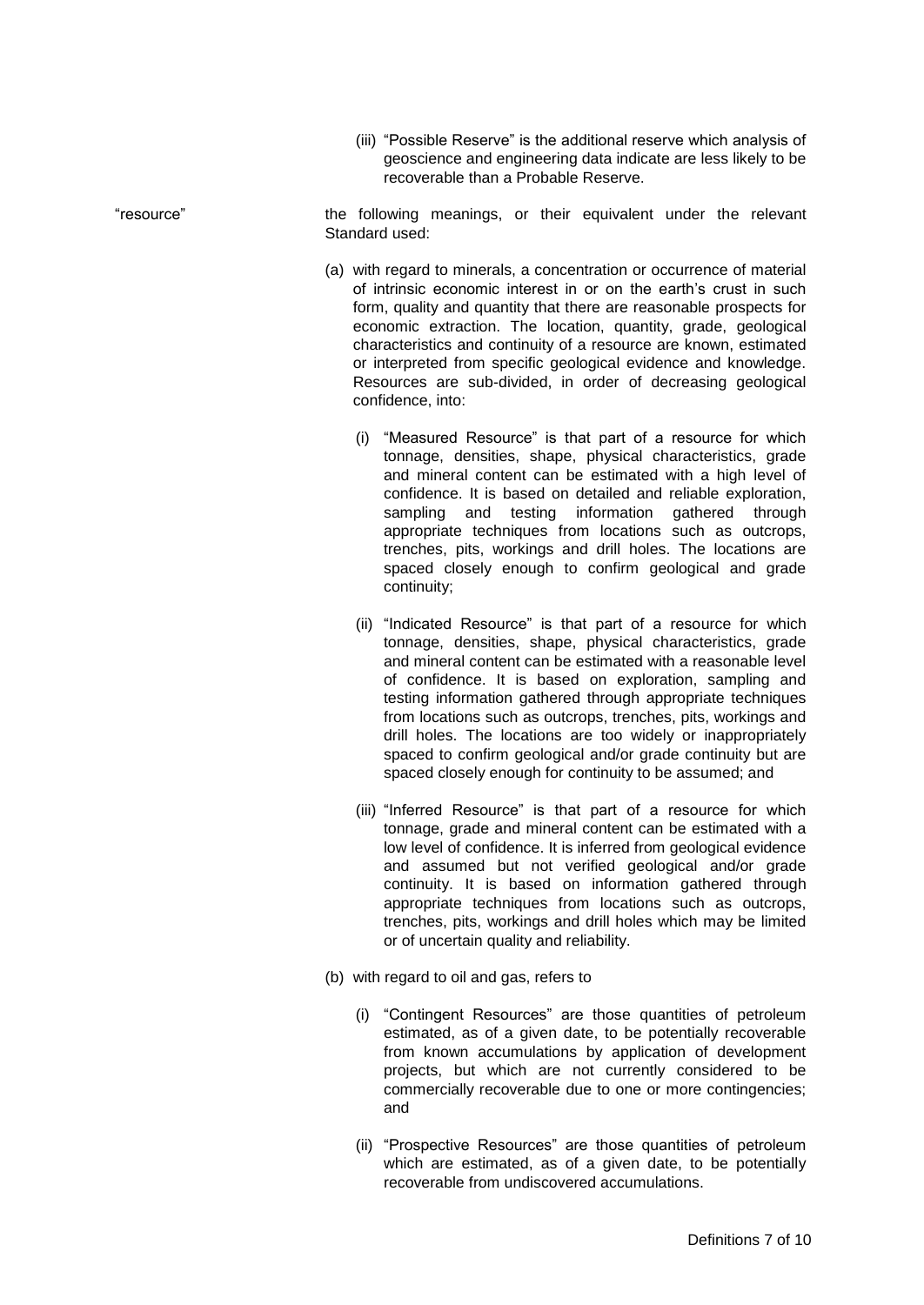| "registration notice"              | the notice issued by the Exchange upon the registration of an offer<br>document under section 240(1)(a)(iii) of the SFA by the Exchange<br>acting as agent of MAS                                                                                                                                          |
|------------------------------------|------------------------------------------------------------------------------------------------------------------------------------------------------------------------------------------------------------------------------------------------------------------------------------------------------------|
| "relative"                         | (a) a person's immediate family; and                                                                                                                                                                                                                                                                       |
|                                    | (b) in relation to the persons in paragraph (a), means that person's<br>spouse, child, adopted child, step-child, sibling, or parent                                                                                                                                                                       |
| "Rule" or "the Rules"              | any or all of the rules in Section B of the Listing Manual, as the case<br>may be                                                                                                                                                                                                                          |
| "SFA"                              | the Securities and Futures Act (Chapter 289) of Singapore and any<br>statutory modification or re-enactment thereof                                                                                                                                                                                        |
| <u> "SGX"</u>                      | <b>Singapore Exchange Limited</b>                                                                                                                                                                                                                                                                          |
| "SGX-ST" or "the Exchange"         | Singapore Exchange Securities Trading Limited                                                                                                                                                                                                                                                              |
| "SGX Main Board"                   | <b>SGX-ST Main Board</b>                                                                                                                                                                                                                                                                                   |
| "SGXNET"                           | Singapore Exchange Network, a system network used by listed<br>companies in sending information and announcements to the<br>Exchange or any other system networks prescribed by the Exchange                                                                                                               |
| "SIBA Due Diligence<br>Guidelines" | the "Guidelines on Due Diligence in the Context of an Initial Public<br>Offering in Singapore" issued by the Singapore Investment Banking<br>Association                                                                                                                                                   |
| "scripless system"                 | system under which trading of securities is settled on a book-entry<br>basis                                                                                                                                                                                                                               |
| "scrip counters"                   | issuers whose transactions in their securities are settled by physical<br>delivery of the certificates relating to such securities                                                                                                                                                                         |
| "securities"                       | debt securities, equity securities and investment funds                                                                                                                                                                                                                                                    |
| "securities account"               | the securities account maintained by a depositor with CDP                                                                                                                                                                                                                                                  |
| "sponsor"                          | a full sponsor or continuing sponsor                                                                                                                                                                                                                                                                       |
| "Standard"                         | the standards of reporting: -                                                                                                                                                                                                                                                                              |
|                                    | (a) under one of the following codes or guidelines:                                                                                                                                                                                                                                                        |
|                                    | with regards to minerals,                                                                                                                                                                                                                                                                                  |
|                                    | National Instrument 43-101 Standards of Disclosure for<br>(i)<br>Minerals Projects ("NI43-101"), including Companion Policy<br>43-101, as promulgated by the Canadian Securities<br>Adminstrators                                                                                                          |
|                                    | (ii) Australasian Code for Reporting of Exploration Results,<br>Mineral Resources and Ore Reserves promulgated by the<br>Joint Ore Reserves Committee of the Australasian Institute of<br>Mining and Metallurgy, Australian Institute of Geoscientists<br>and Minerals Council of Australia ("JORC Code"); |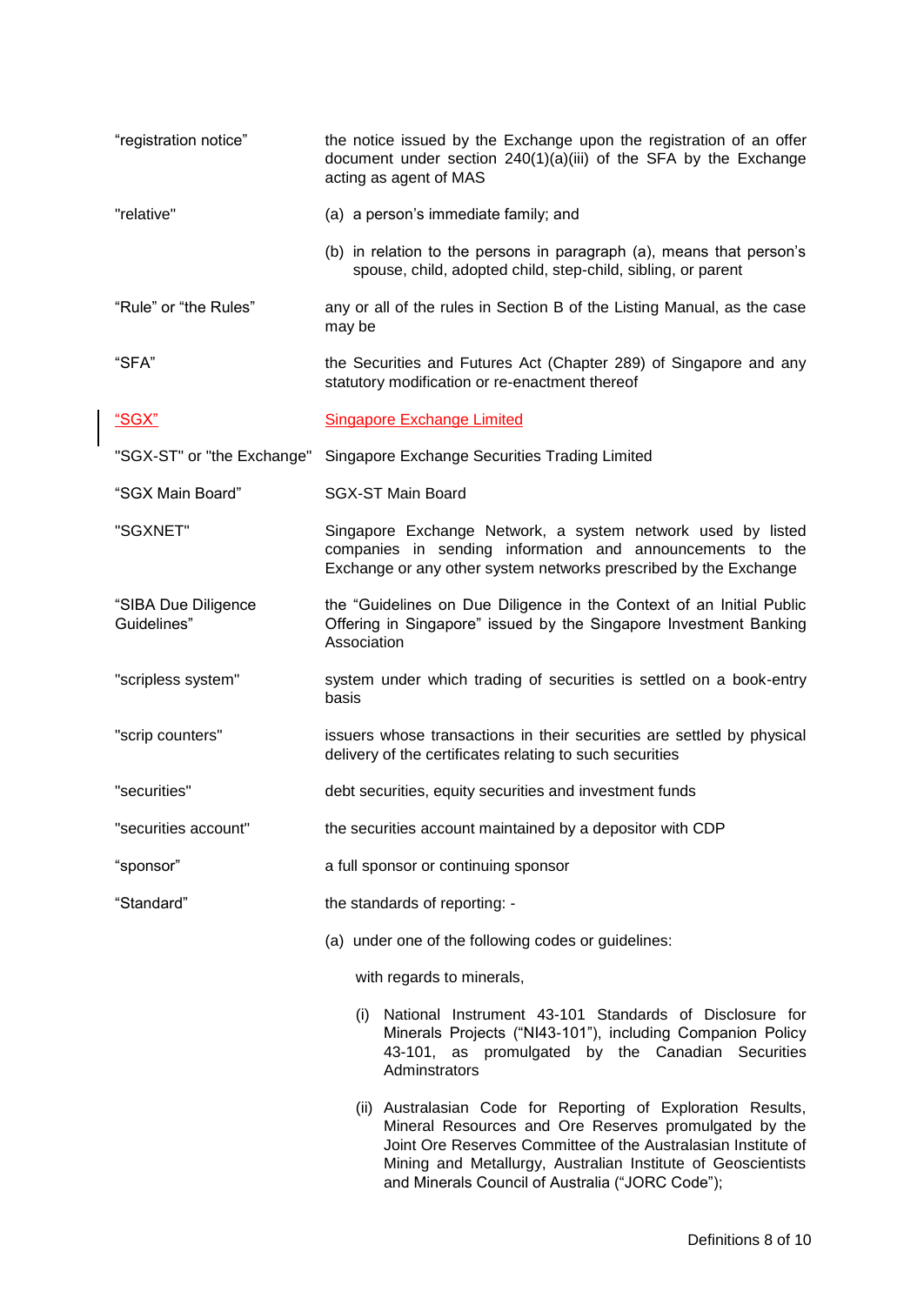- (iii) Pan European Reserves and Resources Reporting Committee Code for Reporting of Exploration Results, Mineral Resources and Mineral Reserves ("PERC Code"); and
- (iv) Code for Technical Assessment and Valuation of Mineral and Petroleum Assets and Securities for Independent Expert Reports promulgated by the VALMIN Committee ("VALMIN Code"), with regards to valuations;

with regards to oil and gas,

- (v)Petroleum Resource Management System promulgated by the Society of Petroleum Engineers, the World Petroleum Council, the American Association of Petroleum Geologists and the Society of Petroleum Evaluation Engineers ("SPE-PRMS"); and
- (vi) Code for Technical Assessment and Valuation of Mineral and Petroleum Assets and Securities for Independent Expert Reports promulgated by the VALMIN Committee ("VALMIN Code");
- (b) as promulgated by one of the following organisations:

with regards to minerals,

- (i) Australasian Joint Ore Reserves Committee ("JORC");
- (ii) Pan European Reserves and Resources Reporting Committee ("PERC");
- (iii) Society for Mining, Metallurgy and Exploration ("SME"); and
- (iv) Canadian Institute of Mining, Metallurgy and Petroleum ("CIM");
- (v) The Canadian Securities Administrators ("CSA")

with regards to oil and gas,

- (vi) Society of Petroleum Engineers ("SPE");
- (vii) World Petroleum Council ("WPC");
- (viii) the American Association of Petroleum Geologists ("AAPG"); and
- (ix) the Society of Petroleum Evaluation Engineers ("SPEE"); or
- (c) an equivalent standard that is acceptable to the Exchange.
- "Takeover Code" The Singapore Code on Take-overs and Mergers

"treasury shares" shares as defined in the Companies Act or any other statutory modification thereof. For the purpose of the Rules, treasury shares